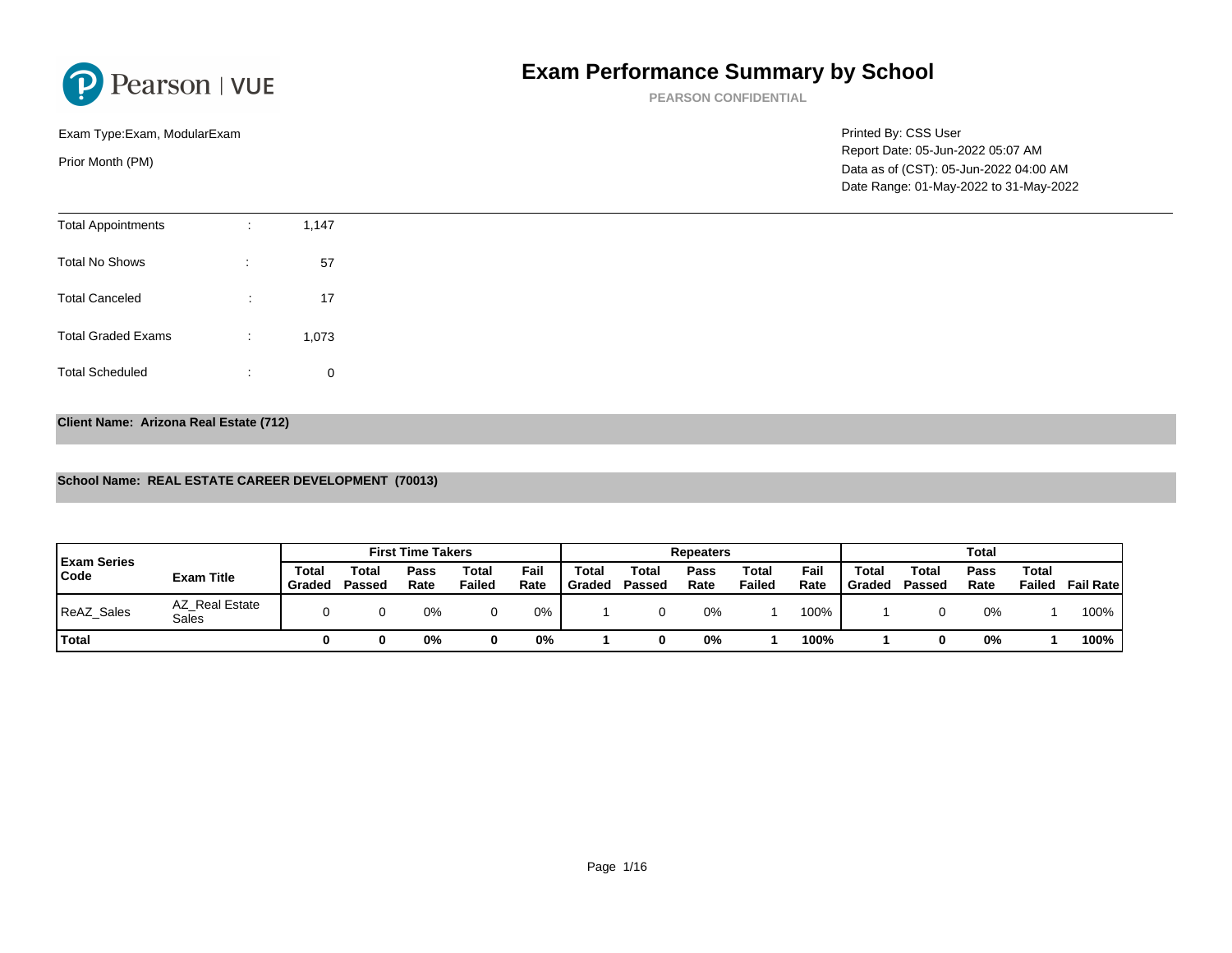PEARSON CONFIDENTIAL

### School Name: WINN SCHOOL OF REAL ESTATE (100016)

| <b>Exam Series</b> |                         |                 |                       | <b>First Time Takers</b> |                 |              |                 |                 | Repeaters    |                 |              |                 |                 |
|--------------------|-------------------------|-----------------|-----------------------|--------------------------|-----------------|--------------|-----------------|-----------------|--------------|-----------------|--------------|-----------------|-----------------|
| Code               | Exam Title              | Total<br>Gradec | $\tau$ otal<br>Passed | Pass<br>Rate             | Total<br>Failed | Fail<br>Rate | Total<br>Graded | Total<br>Passed | Pass<br>Rate | Total<br>Failed | Fail<br>Rate | Total<br>Graded | Total<br>Passed |
| <b>ReAZ Sales</b>  | AZ Real Estate<br>Sales |                 |                       | 0%                       |                 | 0%           |                 |                 | 0%           |                 | 100%         |                 |                 |
| <b>Total</b>       |                         |                 |                       | 0%                       |                 | 0%           |                 |                 | 0%           |                 | 100%         |                 |                 |

School Name: BAUM SCHOOL OF REAL ESTATE (S06-0015)

| <b>Exam Series</b> |                         |                      |                 | <b>First Time Takers</b> |                 |              |                 |                 | Repeaters    |                 |              |                 |                 |
|--------------------|-------------------------|----------------------|-----------------|--------------------------|-----------------|--------------|-----------------|-----------------|--------------|-----------------|--------------|-----------------|-----------------|
| Code               | Exam Title              | Total<br>Graded      | Total<br>Passed | Pass<br>Rate             | Total<br>Failed | Fail<br>Rate | Total<br>Graded | Total<br>Passed | Pass<br>Rate | Total<br>Failed | Fail<br>Rate | Total<br>Graded | Total<br>Passed |
| ReAZ_Sales         | AZ Real Estate<br>Sales | $\Omega$<br><u>_</u> | 12              | 57%                      | 9               | 43%          | 30              |                 | 13%          | 26              | 87%          | 51              | 16              |
| Total              |                         | $\Omega$<br>▴        | 10              | 57%                      |                 | 43%          | 30              |                 | 13%          | 26              | 87%          | 51              | 16              |

## School Name: EDUCATIONAL SYSTEMS (S07-0018)

| <b>Exam Series</b> |                                 |                 |                 | <b>First Time Takers</b> |                 |              |                 |                 | Repeaters    |                 |              |                 |                 |
|--------------------|---------------------------------|-----------------|-----------------|--------------------------|-----------------|--------------|-----------------|-----------------|--------------|-----------------|--------------|-----------------|-----------------|
| Code               | Exam Title                      | Total<br>Graded | Total<br>Passed | Pass<br>Rate             | Total<br>Failed | Fail<br>Rate | Total<br>Graded | Total<br>Passed | Pass<br>Rate | Total<br>Failed | Fail<br>Rate | Total<br>Graded | Total<br>Passed |
| <b>ReAZ Broker</b> | AZ Real Estate<br><b>Broker</b> |                 |                 | 0%                       |                 | 100%         |                 |                 | 100%         |                 | 0%           |                 |                 |
| ReAZ_Sales         | AZ Real Estate<br>Sales         |                 |                 | 0%                       | 2               | 100%         |                 |                 | 0%           |                 | 100%         | 3               | 0               |
| <sup>1</sup> Total |                                 |                 |                 | 0%                       |                 | 100%         | ົ               |                 | 50%          |                 | 50%          |                 |                 |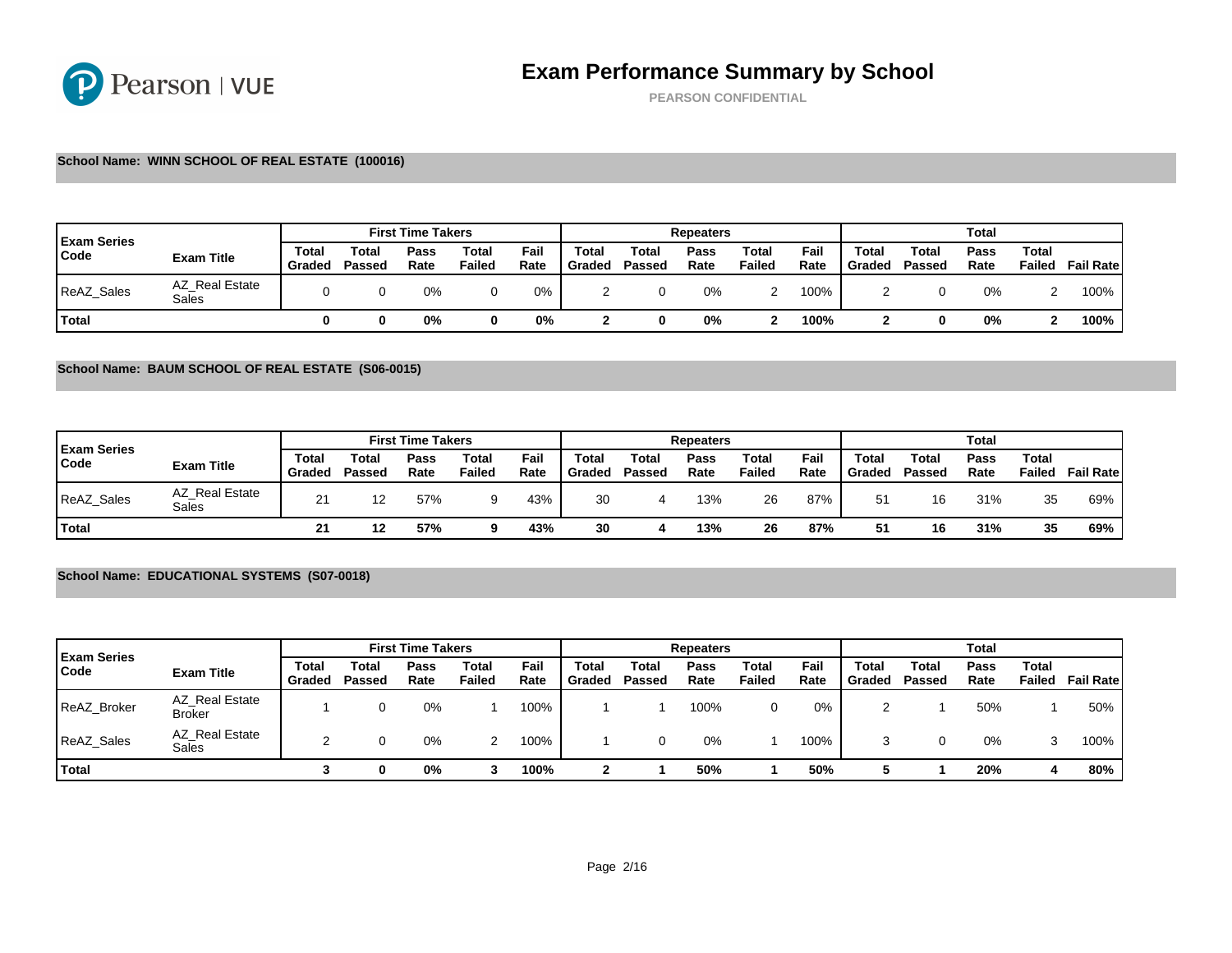PEARSON CONFIDENTIAL

### School Name: GLENDALE COMMUNITY COLLEGE (C-0504)

| <b>Exam Series</b> |                         |                 |                       | <b>First Time Takers</b> |                 |              |                 |                 | Repeaters    |                 |              |                 |                 |
|--------------------|-------------------------|-----------------|-----------------------|--------------------------|-----------------|--------------|-----------------|-----------------|--------------|-----------------|--------------|-----------------|-----------------|
| Code               | Exam Title              | Total<br>Graded | $\tau$ otal<br>Passed | Pass<br>Rate             | Total<br>Failed | Fail<br>Rate | Total<br>Graded | Total<br>Passed | Pass<br>Rate | Total<br>Failed | Fail<br>Rate | Total<br>Graded | Total<br>Passed |
| <b>ReAZ Sales</b>  | AZ Real Estate<br>Sales |                 |                       | 0%                       |                 | 0%           |                 |                 | 0%           |                 | 100%         |                 |                 |
| Total              |                         |                 |                       | 0%                       |                 | 0%           |                 |                 | 0%           |                 | 100%         |                 |                 |

### School Name: HOW2EDUCATE LLC, (S06-0024)

| <b>Exam Series</b> |                                 |                 |                 | <b>First Time Takers</b> |                 |              |                 |                 | Repeaters    |                 |              |                 |                 |
|--------------------|---------------------------------|-----------------|-----------------|--------------------------|-----------------|--------------|-----------------|-----------------|--------------|-----------------|--------------|-----------------|-----------------|
| Code               | Exam Title                      | Total<br>Graded | Total<br>Passed | Pass<br>Rate             | Total<br>Failed | Fail<br>Rate | Total<br>Graded | Total<br>Passed | Pass<br>Rate | Total<br>Failed | Fail<br>Rate | Total<br>Graded | Total<br>Passed |
| <b>ReAZ Broker</b> | AZ Real Estate<br><b>Broker</b> | n               | ◠               | 100%                     | 0               | 0%           | 0               |                 | 0%           |                 | 0%           |                 | ົ<br>∼          |
| <b>ReAZ Sales</b>  | AZ Real Estate<br>Sales         |                 |                 | 0%                       |                 | 100%         |                 |                 | 100%         |                 | 0%           |                 |                 |
| Total              |                                 |                 |                 | 67%                      |                 | 33%          |                 |                 | 100%         |                 | 0%           | 4               | 3               |

## School Name: MESA COMMUNITY COLLEGE (C-0505)

| <b>Exam Series</b> |                         |                 |                 | <b>First Time Takers</b> |                 |              |                 |                 | Repeaters    |                 |              |                 |                 |
|--------------------|-------------------------|-----------------|-----------------|--------------------------|-----------------|--------------|-----------------|-----------------|--------------|-----------------|--------------|-----------------|-----------------|
| Code               | Exam Title              | Total<br>Graded | Total<br>Passed | Pass<br>Rate             | Total<br>Failed | Fail<br>Rate | Total<br>Graded | Total<br>Passed | Pass<br>Rate | Total<br>Failed | Fail<br>Rate | Total<br>Graded | Total<br>Passed |
| ReAZ_Sales         | AZ Real Estate<br>Sales |                 |                 | 0%                       |                 | $0\%$        |                 |                 | 0%           |                 | 100%         |                 |                 |
| Total              |                         |                 |                 | 0%                       |                 | 0%           |                 |                 | 0%           |                 | 100%         |                 |                 |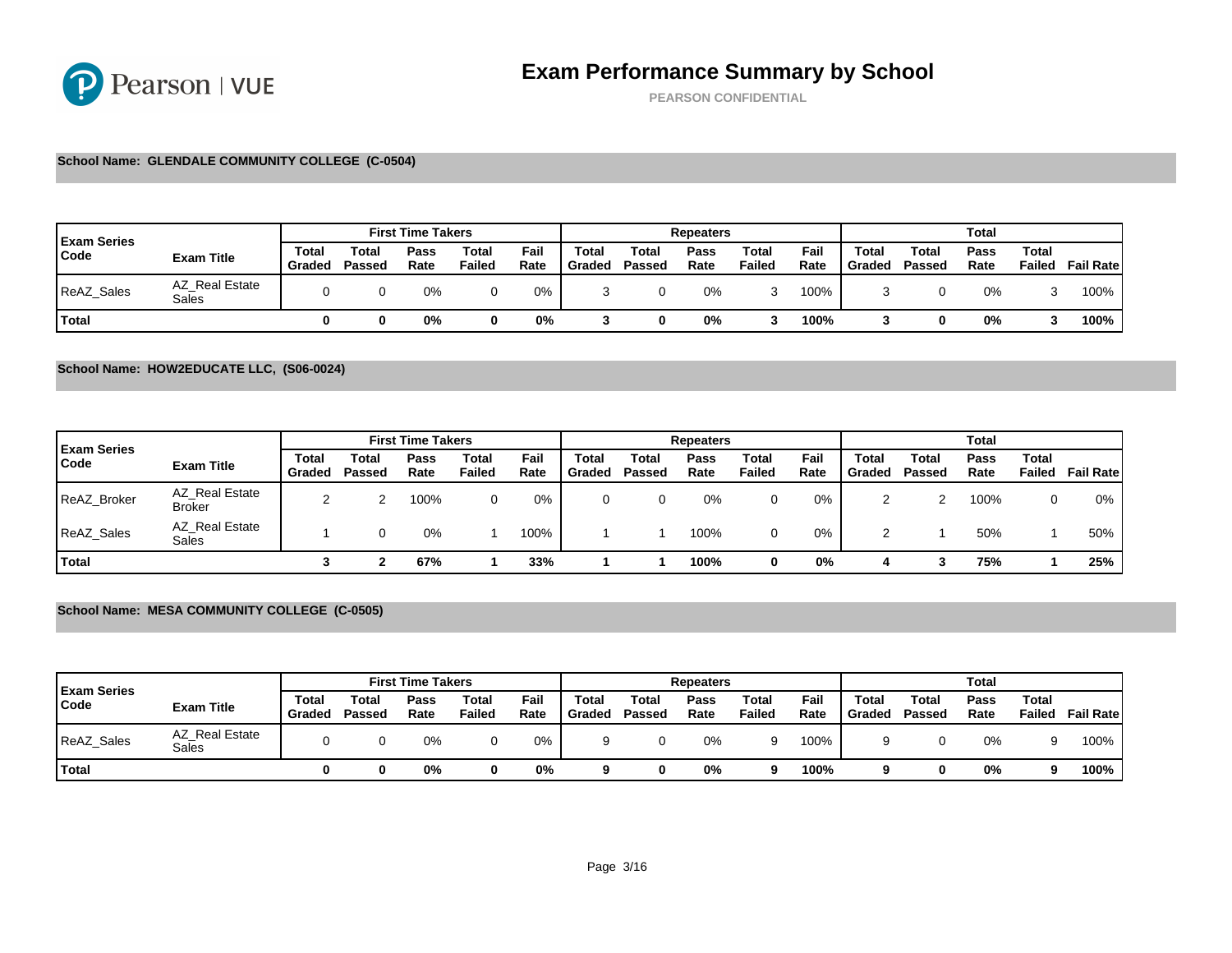PEARSON CONFIDENTIAL

### School Name: ARIZONA ACADEMY OF REAL ESTATE (S05-0009)

| <b>Exam Series</b> |                         |                 |                       | <b>First Time Takers</b> |                 |              |                 |                 | Repeaters    |                 |              |                 |                 |
|--------------------|-------------------------|-----------------|-----------------------|--------------------------|-----------------|--------------|-----------------|-----------------|--------------|-----------------|--------------|-----------------|-----------------|
| Code               | Exam Title              | Total<br>Gradec | $\tau$ otal<br>Passed | Pass<br>Rate             | Total<br>Failed | Fail<br>Rate | Total<br>Graded | Total<br>Passed | Pass<br>Rate | Total<br>Failed | Fail<br>Rate | Total<br>Graded | Total<br>Passed |
| ReAZ_Sales         | AZ Real Estate<br>Sales |                 |                       | 0%                       |                 | 100%         |                 |                 | 0%           |                 | 0%           |                 |                 |
| <b>Total</b>       |                         |                 |                       | 0%                       |                 | 100%         |                 |                 | 0%           |                 | 0%           |                 |                 |

### School Name: PHOENIX COLLEGE (C-0508)

|                            |                         |                 |                 | <b>First Time Takers</b> |                 |              |                 |                 | Repeaters    |                 |              |                 |                 |
|----------------------------|-------------------------|-----------------|-----------------|--------------------------|-----------------|--------------|-----------------|-----------------|--------------|-----------------|--------------|-----------------|-----------------|
| <b>Exam Series</b><br>Code | Exam Title              | Total<br>Graded | Total<br>Passed | Pass<br>Rate             | Total<br>Failed | Fail<br>Rate | Total<br>Graded | Total<br>Passed | Pass<br>Rate | Total<br>Failed | Fail<br>Rate | Total<br>Graded | Total<br>Passed |
| ReAZ_Sales                 | AZ Real Estate<br>Sales |                 |                 | 0%                       |                 | 100%         |                 |                 | 0%           |                 | 0%           |                 |                 |
| <sup>1</sup> Total         |                         |                 |                 | 0%                       |                 | 100%         |                 |                 | 0%           |                 | 0%           |                 |                 |

### School Name: SCOTTSDALE COMMUNITY COLLEGE (C-0510)

| <b>Exam Series</b> |                         |                 |                 | <b>First Time Takers</b> |                 |              |                 |                 | Repeaters    |                 |              |                 |                 |
|--------------------|-------------------------|-----------------|-----------------|--------------------------|-----------------|--------------|-----------------|-----------------|--------------|-----------------|--------------|-----------------|-----------------|
| Code               | Exam Title              | Total<br>Graded | Total<br>Passed | Pass<br>Rate             | Total<br>Failed | Fail<br>Rate | Total<br>Graded | Total<br>Passed | Pass<br>Rate | Total<br>Failed | Fail<br>Rate | Total<br>Graded | Total<br>Passed |
| ReAZ Sales         | AZ Real Estate<br>Sales |                 |                 | 0%                       |                 | 0%           |                 |                 | 0%           |                 | 100%         |                 |                 |
| Total              |                         |                 |                 | 0%                       |                 | 0%           |                 |                 | 0%           |                 | 100%         |                 |                 |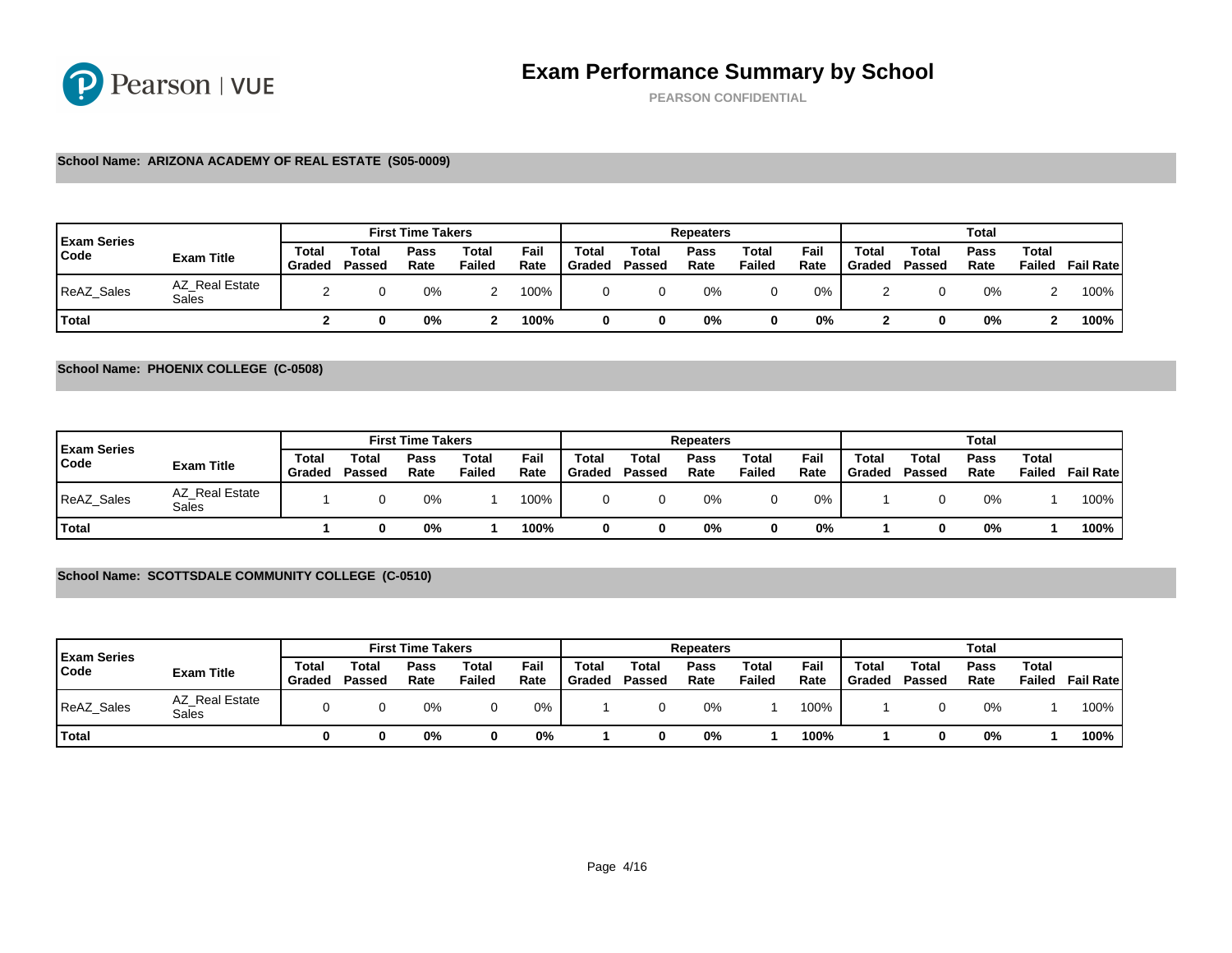PEARSON CONFIDENTIAL

### School Name: SOUTH MOUNTAIN COMMUNITY COLLEGE (C-0512)

| <b>Exam Series</b> |                         |                 |                       | <b>First Time Takers</b> |                 |              |                 |                 | Repeaters    |                 |              |                 |                 |
|--------------------|-------------------------|-----------------|-----------------------|--------------------------|-----------------|--------------|-----------------|-----------------|--------------|-----------------|--------------|-----------------|-----------------|
| Code               | Exam Title              | Total<br>Gradec | $\tau$ otal<br>Passed | Pass<br>Rate             | Total<br>Failed | Fail<br>Rate | Total<br>Graded | Total<br>Passed | Pass<br>Rate | Total<br>Failed | Fail<br>Rate | Total<br>Graded | Total<br>Passed |
| <b>ReAZ Sales</b>  | AZ Real Estate<br>Sales |                 |                       | 0%                       |                 | 100%         |                 |                 | 25%          |                 | 75%          |                 |                 |
| <b>Total</b>       |                         |                 |                       | 0%                       |                 | 100%         |                 |                 | 25%          |                 | 75%          |                 |                 |

#### School Name: SOUTHEAST ARIZONA SCHOOL OF REAL ESTATE (S08-0031)

| <b>Exam Series</b> |                                 |                 |                 | <b>First Time Takers</b> |                 |              |                 |                 | Repeaters    |                 |              |                 |                 |
|--------------------|---------------------------------|-----------------|-----------------|--------------------------|-----------------|--------------|-----------------|-----------------|--------------|-----------------|--------------|-----------------|-----------------|
| Code               | Exam Title                      | Total<br>Graded | Total<br>Passed | Pass<br>Rate             | Total<br>Failed | Fail<br>Rate | Total<br>Graded | Total<br>Passed | Pass<br>Rate | Total<br>Failed | Fail<br>Rate | Total<br>Graded | Total<br>Passed |
| ReAZ_Broker        | AZ Real Estate<br><b>Broker</b> |                 |                 | 100%                     |                 | 0%           |                 |                 | 0%           |                 | 0%           |                 |                 |
| <sup>1</sup> Total |                                 |                 |                 | 100%                     |                 | 0%           |                 |                 | 0%           |                 | 0%           |                 |                 |

## School Name: TUCSON SCHOOL OF REAL ESTATE (P-0345)

| <b>Exam Series</b> |                         |                 |                 | <b>First Time Takers</b> |                 |              |                 |                 | Repeaters    |                 |              |                 |                 |
|--------------------|-------------------------|-----------------|-----------------|--------------------------|-----------------|--------------|-----------------|-----------------|--------------|-----------------|--------------|-----------------|-----------------|
| Code               | Exam Title              | Total<br>Graded | Total<br>Passed | Pass<br>Rate             | Total<br>Failed | Fail<br>Rate | Total<br>Graded | Total<br>Passed | Pass<br>Rate | Total<br>Failed | Fail<br>Rate | Total<br>Graded | Total<br>Passed |
| ReAZ_Sales         | AZ Real Estate<br>Sales |                 |                 | 0%                       |                 | 100%         |                 |                 | 0%           |                 | 0%           |                 |                 |
| <b>T</b> otal      |                         |                 |                 | 0%                       |                 | 100%         |                 |                 | 0%           |                 | 0%           |                 |                 |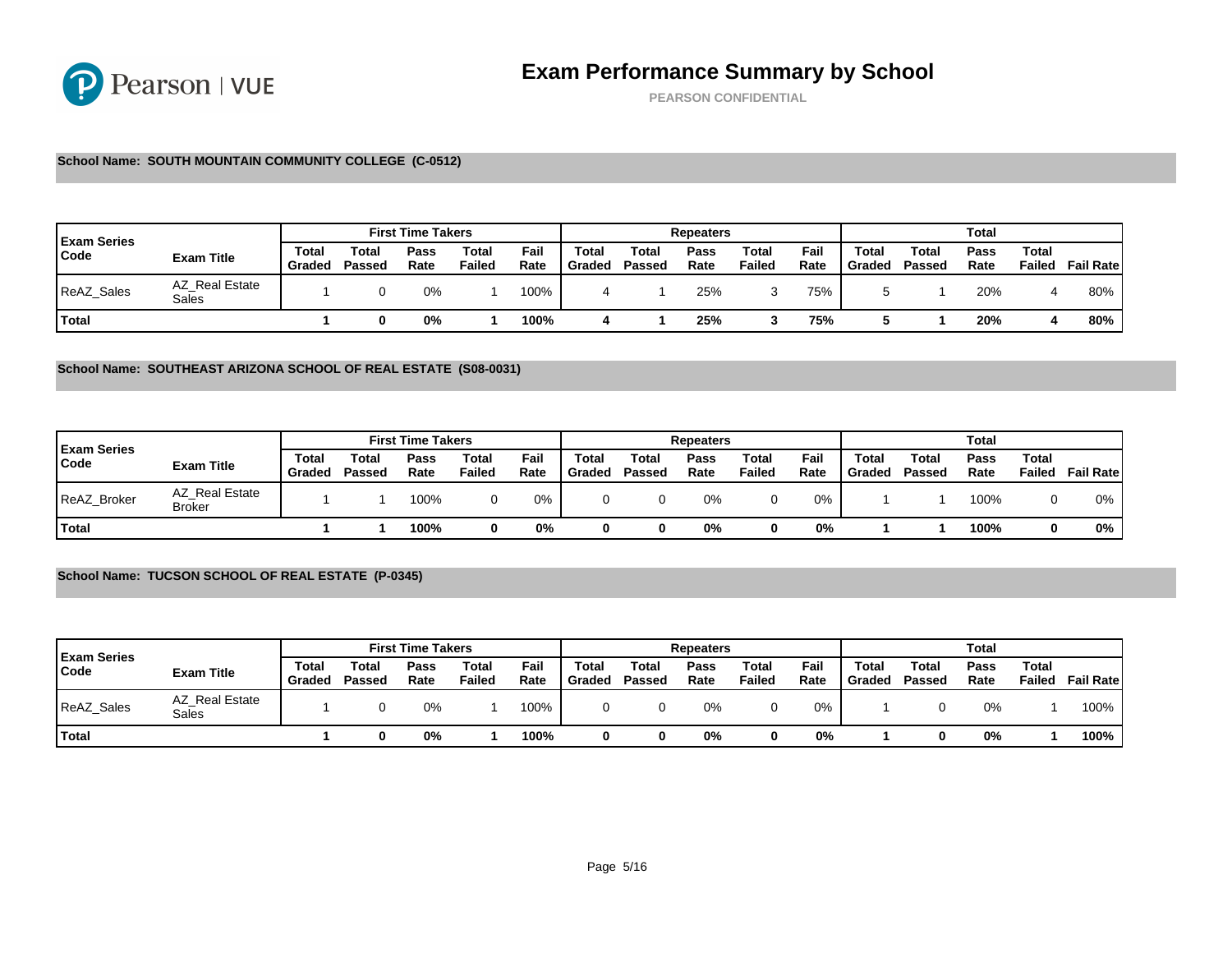PEARSON CONFIDENTIAL

### School Name: WESTFORD COLLEGE, INC (P-0346)

| <b>Exam Series</b> |                         |                 |                       | <b>First Time Takers</b> |                 |              |                 |                 | Repeaters    |                 |              |                 |                 |
|--------------------|-------------------------|-----------------|-----------------------|--------------------------|-----------------|--------------|-----------------|-----------------|--------------|-----------------|--------------|-----------------|-----------------|
| Code               | Exam Title              | Total<br>Gradec | $\tau$ otal<br>Passed | Pass<br>Rate             | Total<br>Failed | Fail<br>Rate | Total<br>Graded | Total<br>Passed | Pass<br>Rate | Total<br>Failed | Fail<br>Rate | Total<br>Graded | Total<br>Passed |
| <b>ReAZ Sales</b>  | AZ Real Estate<br>Sales |                 |                       | 0%                       |                 | 100%         |                 |                 | 25%          |                 | 75%          |                 |                 |
| <b>Total</b>       |                         |                 |                       | 0%                       |                 | 100%         |                 |                 | 25%          |                 | 75%          |                 |                 |

School Name: WINN SCHOOL OF REAL ESTATE (S10-0016)

| <b>Exam Series</b> |                         |                 |                 | <b>First Time Takers</b> |                 |              |                 |                 | Repeaters    |                 |              |                 |                 |
|--------------------|-------------------------|-----------------|-----------------|--------------------------|-----------------|--------------|-----------------|-----------------|--------------|-----------------|--------------|-----------------|-----------------|
| Code               | Exam Title              | Total<br>Graded | Total<br>Passed | Pass<br>Rate             | Total<br>Failed | Fail<br>Rate | Total<br>Graded | Total<br>Passed | Pass<br>Rate | Total<br>Failed | Fail<br>Rate | Total<br>Graded | Total<br>Passed |
| ReAZ_Sales         | AZ Real Estate<br>Sales |                 |                 | 0%                       |                 | 0%           |                 |                 | 50%          |                 | 50%          |                 |                 |
| <sup>1</sup> Total |                         |                 |                 | 0%                       |                 | 0%           |                 |                 | 50%          |                 | 50%          |                 |                 |

## School Name: ARIZONA SCHOOL OF REAL ESTATE & BUSINESS (THE) (S14-0001)

| <b>Exam Series</b> |                                 |                 |                 | <b>First Time Takers</b> |                 |              |                 |                 | Repeaters    |                 |              |                 |                 |
|--------------------|---------------------------------|-----------------|-----------------|--------------------------|-----------------|--------------|-----------------|-----------------|--------------|-----------------|--------------|-----------------|-----------------|
| Code               | Exam Title                      | Total<br>Graded | Total<br>Passed | Pass<br>Rate             | Total<br>Failed | Fail<br>Rate | Total<br>Graded | Total<br>Passed | Pass<br>Rate | Total<br>Failed | Fail<br>Rate | Total<br>Graded | Total<br>Passed |
| <b>ReAZ Broker</b> | AZ Real Estate<br><b>Broker</b> |                 |                 | 71%                      | ◠               | 29%          |                 |                 | 25%          |                 | 75%          | 11              | 6               |
| <b>ReAZ Sales</b>  | AZ Real Estate<br>Sales         | <b>200</b>      | 140             | 70%                      | 60              | 30%          | 123             | 49              | 40%          | 74              | 60%          | 323             | 189             |
| Total              |                                 | 207             | 145             | 70%                      | 62              | 30%          | 127             | 50              | 39%          | 77              | 61%          | 334             | 195             |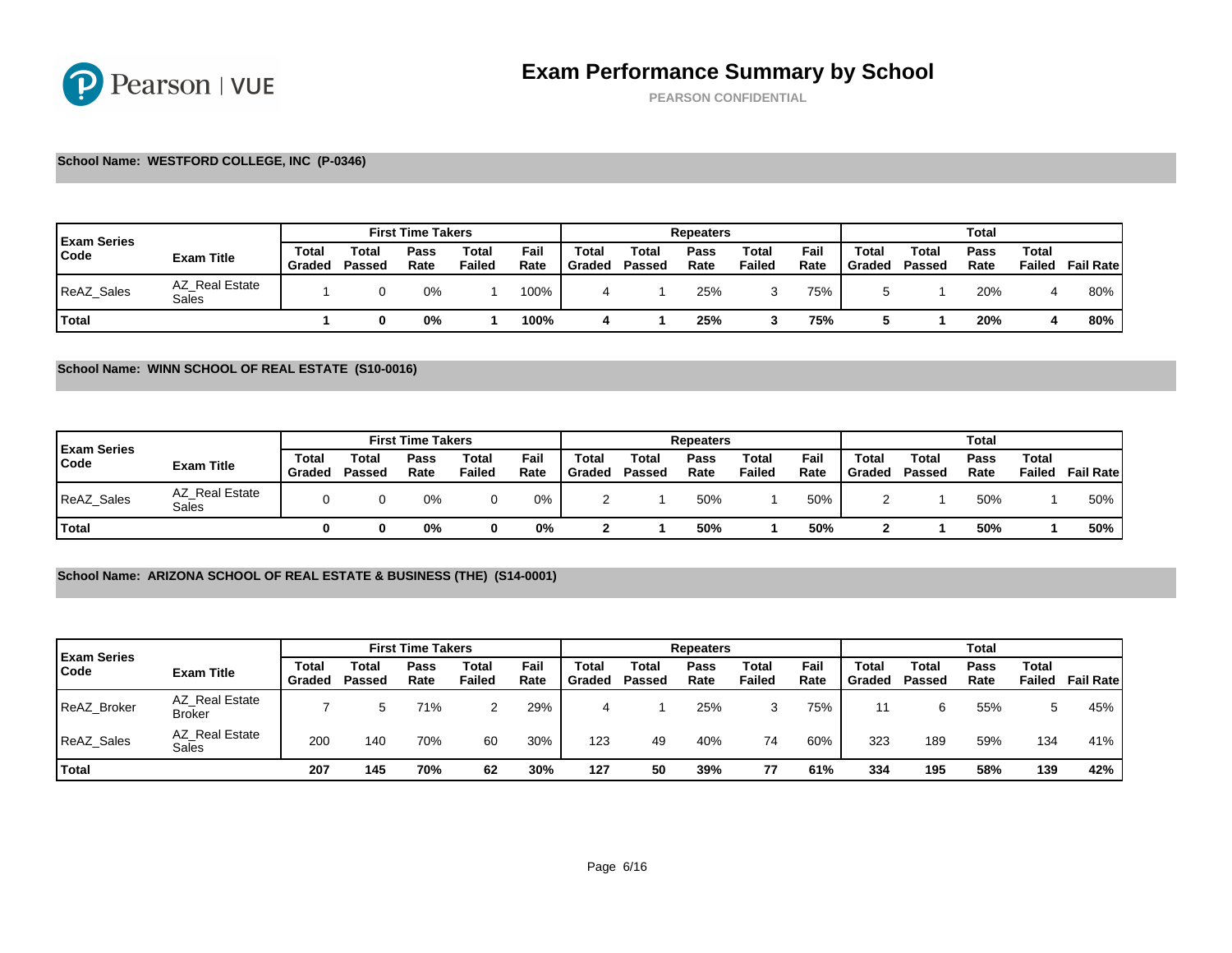PEARSON CONFIDENTIAL

### School Name: REALTY-UNIVERSITY, LLC DBA US REALTY UNIVERSITY (S14-0008)

| <b>Exam Series</b> |                         |                 |                 | <b>First Time Takers</b> |                       |              |                 |                 | Repeaters    |                 |              |                 |                 |
|--------------------|-------------------------|-----------------|-----------------|--------------------------|-----------------------|--------------|-----------------|-----------------|--------------|-----------------|--------------|-----------------|-----------------|
| Code               | Exam Title              | Total<br>Graded | Total<br>Passed | Pass<br>Rate             | $\tau$ otal<br>Failed | Fail<br>Rate | Total<br>Graded | Total<br>Passed | Pass<br>Rate | Total<br>Failed | Fail<br>Rate | Total<br>Graded | Total<br>Passed |
| ReAZ_Sales         | AZ Real Estate<br>Sales |                 |                 | 0%                       |                       | 100%         |                 |                 | 100%         |                 | 0%           |                 |                 |
| 'Total             |                         |                 |                 | 0%                       |                       | 100%         |                 |                 | 100%         |                 | 0%           |                 |                 |

#### School Name: ARIZONA REAL ESTATE SCHOOL FOR SUCCESS (S13-0014)

| <b>Exam Series</b> |                         |                 |                       | <b>First Time Takers</b> |                 |              |                 |                 | Repeaters    |                 |              |                 |                 |
|--------------------|-------------------------|-----------------|-----------------------|--------------------------|-----------------|--------------|-----------------|-----------------|--------------|-----------------|--------------|-----------------|-----------------|
| Code               | Exam Title              | Total<br>Gradec | $\tau$ otal<br>Passed | Pass<br>Rate             | Total<br>Failed | Fail<br>Rate | Total<br>Graded | Total<br>Passed | Pass<br>Rate | Total<br>Failed | Fail<br>Rate | Total<br>Graded | Total<br>Passed |
| <b>ReAZ Sales</b>  | AZ Real Estate<br>Sales |                 |                       | 0%                       |                 | 100%         |                 |                 | 100%         |                 | 0%           |                 |                 |
| Total              |                         |                 |                       | 0%                       |                 | 100%         |                 |                 | 100%         |                 | 0%           |                 |                 |

### School Name: Raise The Bar (R-2020)

| <b>Exam Series</b> |                         |                 |                 | <b>First Time Takers</b> |                 |              |                 |                 | Repeaters    |                 |              |                 |                 |
|--------------------|-------------------------|-----------------|-----------------|--------------------------|-----------------|--------------|-----------------|-----------------|--------------|-----------------|--------------|-----------------|-----------------|
| Code               | Exam Title              | Total<br>Graded | Total<br>Passed | Pass<br>Rate             | Total<br>Failed | Fail<br>Rate | Total<br>Graded | Total<br>Passed | Pass<br>Rate | Total<br>Failed | Fail<br>Rate | Total<br>Graded | Total<br>Passed |
| ReAZ_Sales         | AZ Real Estate<br>Sales |                 |                 | 50%                      |                 | 50%          |                 |                 | 50%          |                 | 50%          |                 | ື               |
| Total              |                         |                 |                 | 50%                      |                 | 50%          |                 |                 | 50%          |                 | 50%          |                 |                 |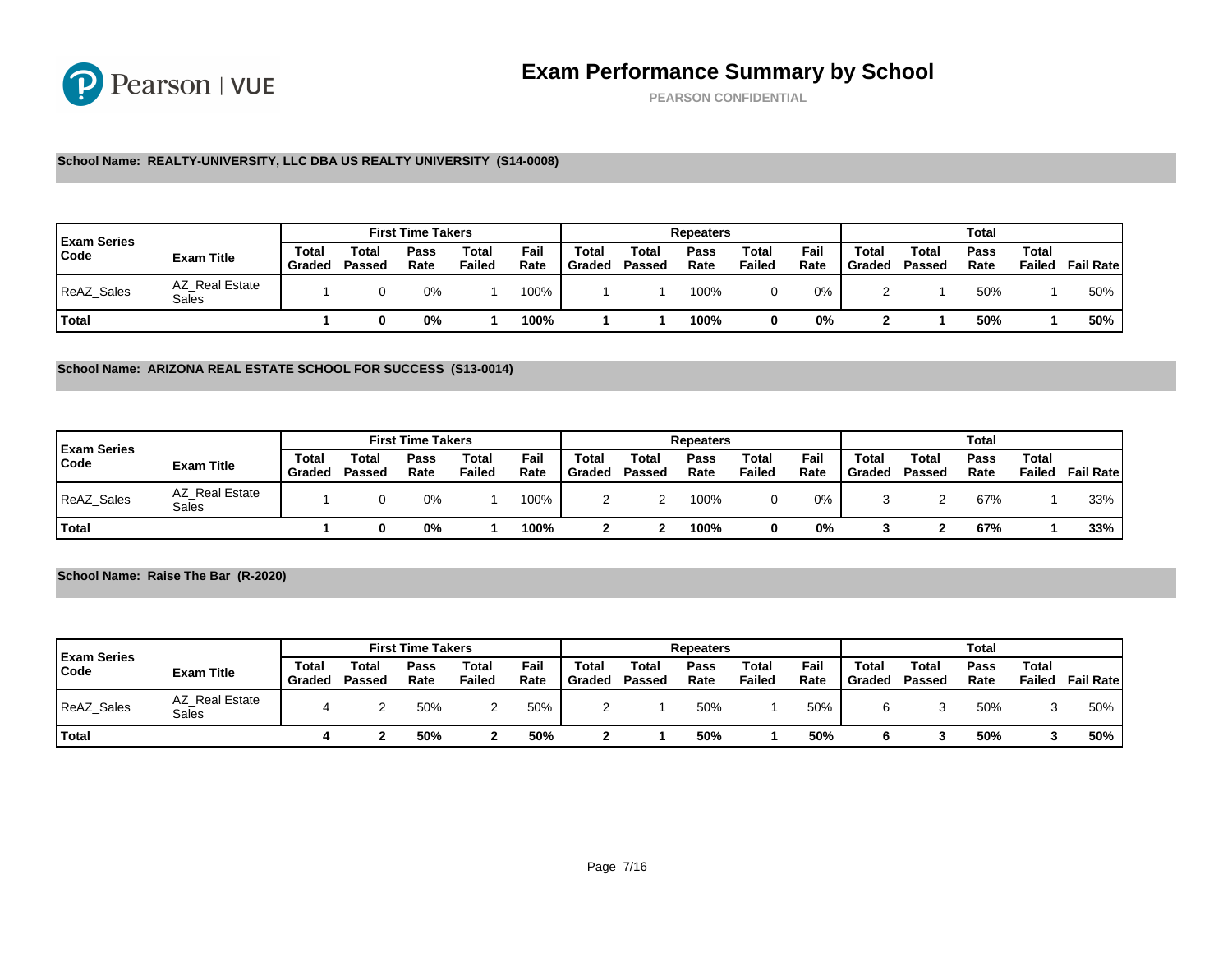PEARSON CONFIDENTIAL

School Name: Arizona Living School of Real Estate (S15-0014)

| <b>Exam Series</b> |                         |                 |                       | <b>First Time Takers</b> |                 |              |                 |                 | Repeaters    |                 |              |                 |                 |
|--------------------|-------------------------|-----------------|-----------------------|--------------------------|-----------------|--------------|-----------------|-----------------|--------------|-----------------|--------------|-----------------|-----------------|
| Code               | Exam Title              | Total<br>Gradec | $\tau$ otai<br>Passed | Pass<br>Rate             | Total<br>Failed | Fail<br>Rate | Total<br>Graded | Total<br>Passed | Pass<br>Rate | Total<br>Failed | Fail<br>Rate | Total<br>Graded | Total<br>Passed |
| ReAZ_Sales         | AZ Real Estate<br>Sales |                 |                       | 0%                       |                 | 100%         |                 |                 | 33%          |                 | 67%          |                 |                 |
| Total              |                         |                 |                       | 0%                       |                 | 100%         |                 |                 | 33%          |                 | 67%          |                 |                 |

### School Name: WHITE MOUNTAIN REAL ESTATE SCHOOL (S16-0004)

|                            |                         |                 |                 | <b>First Time Takers</b> |                 |              |                 |                 | Repeaters    |                 |              |                 |                 |
|----------------------------|-------------------------|-----------------|-----------------|--------------------------|-----------------|--------------|-----------------|-----------------|--------------|-----------------|--------------|-----------------|-----------------|
| <b>Exam Series</b><br>Code | Exam Title              | Total<br>Graded | Total<br>Passed | Pass<br>Rate             | Total<br>Failed | Fail<br>Rate | Total<br>Graded | Total<br>Passed | Pass<br>Rate | Total<br>Failed | Fail<br>Rate | Total<br>Graded | Total<br>Passed |
| ReAZ_Sales                 | AZ Real Estate<br>Sales |                 |                 | 0%                       |                 | 0%           |                 |                 | 0%           |                 | 100%         |                 |                 |
| <sup>1</sup> Total         |                         |                 |                 | 0%                       |                 | 0%           |                 |                 | 0%           |                 | 100%         |                 |                 |

### School Name: ENAVA ENTERPRISES LLC DBA YUMA REAL ESTATE ACADEMY (S17-0010)

| <b>Exam Series</b> |                         |                 |                 | <b>First Time Takers</b> |                 |              |                 |                 | Repeaters    |                 |              |                 |                 |
|--------------------|-------------------------|-----------------|-----------------|--------------------------|-----------------|--------------|-----------------|-----------------|--------------|-----------------|--------------|-----------------|-----------------|
| Code               | Exam Title              | Total<br>Graded | Total<br>Passed | Pass<br>Rate             | Total<br>Failed | Fail<br>Rate | Total<br>Graded | Total<br>Passed | Pass<br>Rate | Total<br>Failed | Fail<br>Rate | Total<br>Graded | Total<br>Passed |
| ReAZ_Sales         | AZ Real Estate<br>Sales |                 |                 | 50%                      |                 | 50%          | Q               |                 | 11%          |                 | 89%          | 13              | ື               |
| Total              |                         |                 |                 | 50%                      |                 | 50%          |                 |                 | 11%          |                 | 89%          | 13              |                 |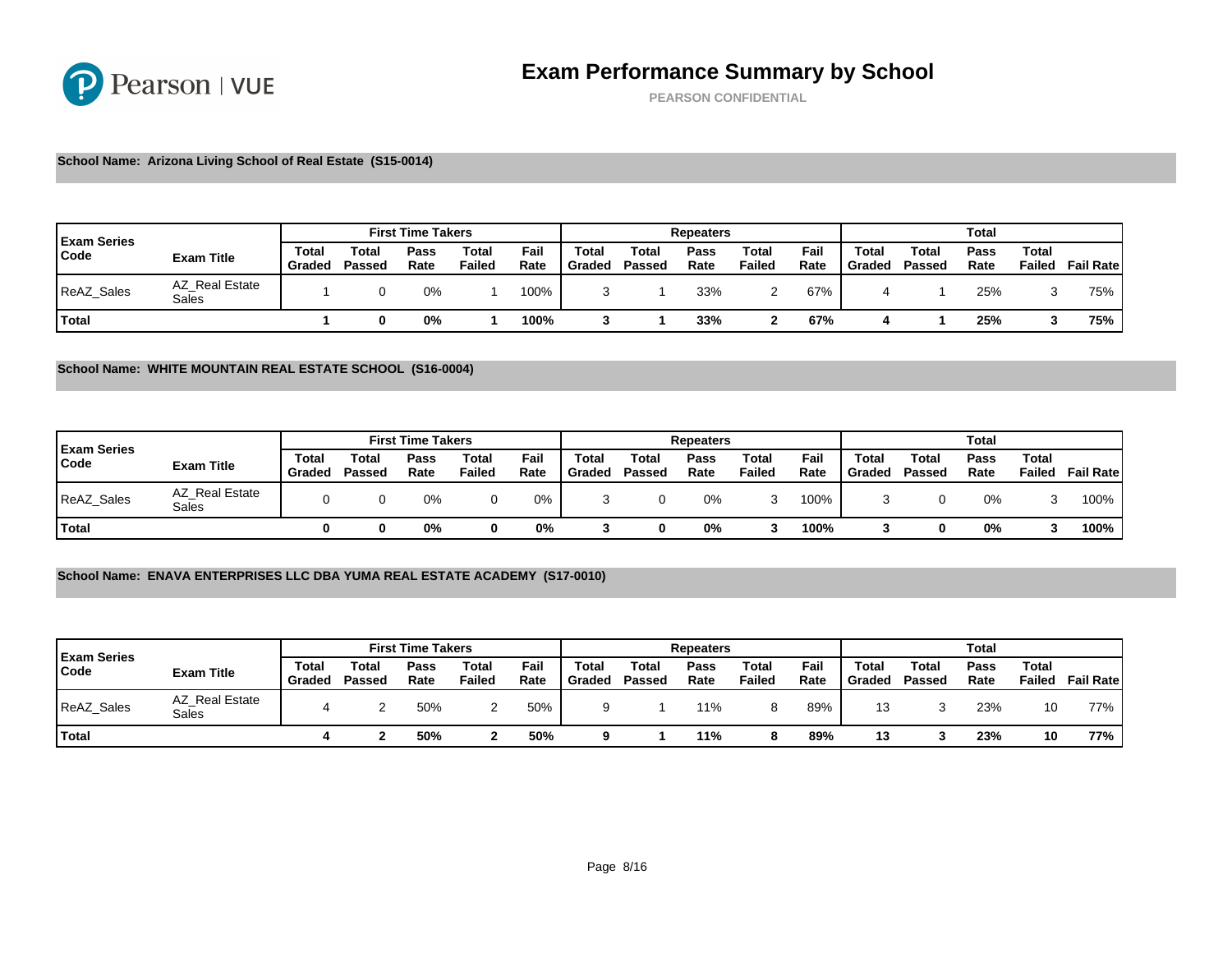PEARSON CONFIDENTIAL

School Name: American Realty Academy LLC (S18-0001)

| <b>Exam Series</b> |                         |                 |                 | <b>First Time Takers</b> |                       |              |                        |                 | Repeaters    |                 |              |                 |                 |
|--------------------|-------------------------|-----------------|-----------------|--------------------------|-----------------------|--------------|------------------------|-----------------|--------------|-----------------|--------------|-----------------|-----------------|
| Code               | Exam Title              | Total<br>Graded | Total<br>Passed | Pass<br>Rate             | $\tau$ otal<br>Failed | Fail<br>Rate | <b>Total</b><br>Graded | Total<br>Passed | Pass<br>Rate | Total<br>Failed | Fail<br>Rate | Total<br>Graded | Total<br>Passed |
| ReAZ_Sales         | AZ Real Estate<br>Sales |                 |                 | 13%                      |                       | 88%          | 12                     |                 | 17%          | 10              | 83%          | 20              | ູບ              |
| Total              |                         |                 |                 | 13%                      |                       | 88%          | 12                     |                 | 17%          | 10              | 83%          | 20              | v               |

#### School Name: REAL ESTATE CAREER CONSULTANTS LLC (S18-0005)

| <b>Exam Series</b> |                         |                 |                 | <b>First Time Takers</b> |                 |              |                 |                 | Repeaters    |                 |              |                 |                 |
|--------------------|-------------------------|-----------------|-----------------|--------------------------|-----------------|--------------|-----------------|-----------------|--------------|-----------------|--------------|-----------------|-----------------|
| Code               | Exam Title              | Total<br>Graded | Total<br>Passed | Pass<br>Rate             | Total<br>Failed | Fail<br>Rate | Total<br>Graded | Total<br>Passed | Pass<br>Rate | Total<br>Failed | Fail<br>Rate | Total<br>Graded | Total<br>Passed |
| ReAZ_Sales         | AZ Real Estate<br>Sales |                 |                 | 100%                     |                 | 0%           |                 |                 | 0%           |                 | 100%         |                 |                 |
| <sup>1</sup> Total |                         |                 |                 | 100%                     |                 | 0%           |                 |                 | 0%           |                 | 100%         |                 |                 |

### School Name: ARIZONA SCHOOL OF REAL ESTATE & BUSINESS (S14-0001A)

| <b>Exam Series</b> |                                 |                 |                 | <b>First Time Takers</b> |                 |              |                                  |                 | Repeaters    |                 |              |                 |                 |
|--------------------|---------------------------------|-----------------|-----------------|--------------------------|-----------------|--------------|----------------------------------|-----------------|--------------|-----------------|--------------|-----------------|-----------------|
| Code               | Exam Title                      | Total<br>Graded | Total<br>Passed | Pass<br>Rate             | Total<br>Failed | Fail<br>Rate | $\tau$ <sub>otal</sub><br>Graded | Total<br>Passed | Pass<br>Rate | Total<br>Failed | Fail<br>Rate | Total<br>Graded | Total<br>Passed |
| ReAZ Broker        | AZ Real Estate<br><b>Broker</b> |                 | 3               | 60%                      | 2               | 40%          | 12                               | 5               | 42%          |                 | 58%          | 17              | 8               |
| <b>ReAZ Sales</b>  | AZ Real Estate<br>Sales         | 88              | 75              | 85%                      | 13              | 15%          | 45                               | 15              | 33%          | 30              | 67%          | 133             | 90              |
| Total              |                                 | 93              | 78              | 84%                      | 15              | 16%          | 57                               | 20              | 35%          | 37              | 65%          | 150             | 98              |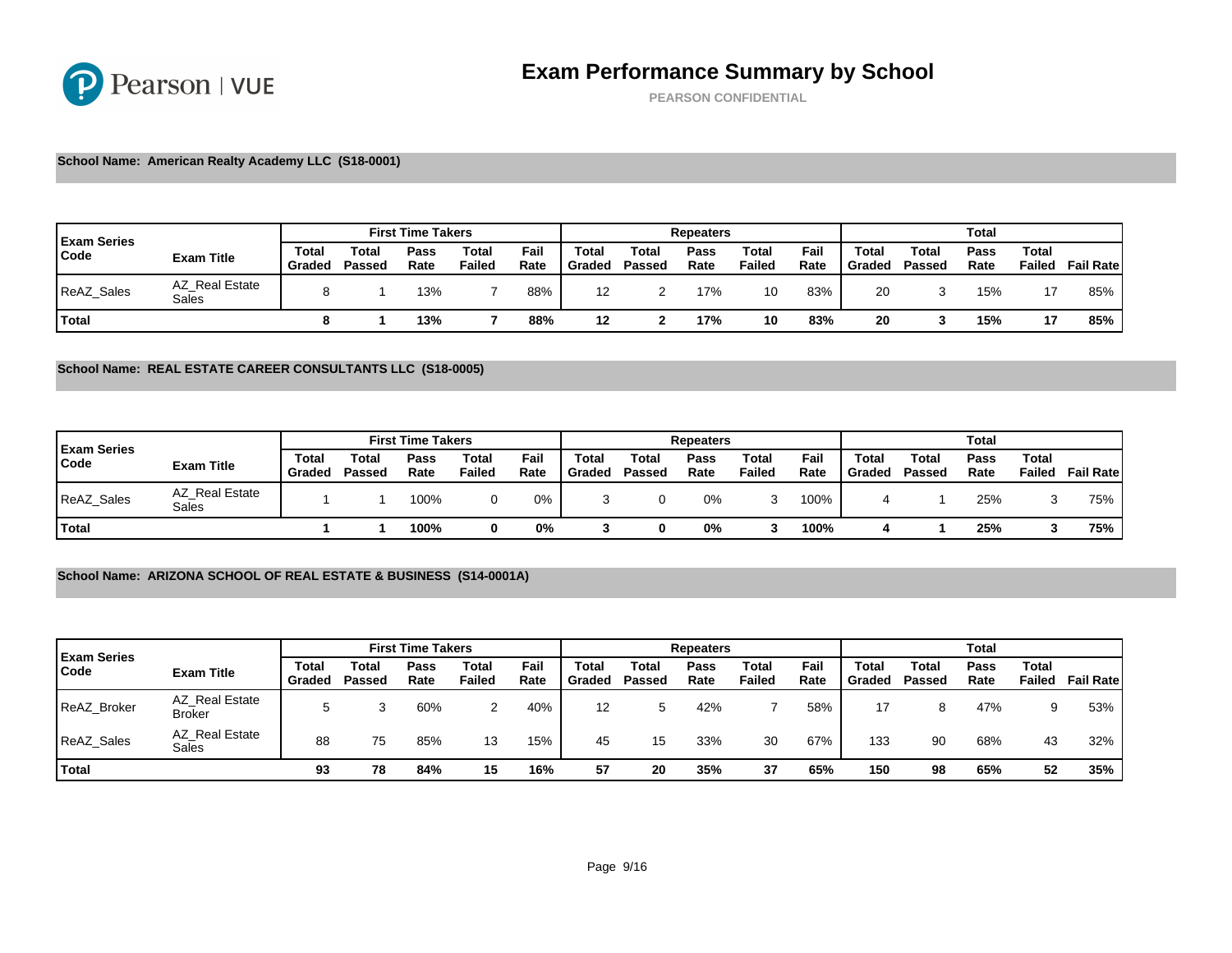PEARSON CONFIDENTIAL

#### School Name: HOGAN SCHOOL OF REAL ESTATE LLC (S18-0016A)

| <b>Exam Series</b> |                                 |                 |                       | <b>First Time Takers</b> |                 |              |                 |                 | Repeaters    |                 |              |                 |                 |
|--------------------|---------------------------------|-----------------|-----------------------|--------------------------|-----------------|--------------|-----------------|-----------------|--------------|-----------------|--------------|-----------------|-----------------|
| Code               | Exam Title                      | Total<br>Graded | $\tau$ otal<br>Passed | Pass<br>Rate             | Total<br>Failed | Fail<br>Rate | Total<br>Graded | Total<br>Passed | Pass<br>Rate | Total<br>Failed | Fail<br>Rate | Total<br>Graded | Total<br>Passed |
| ReAZ Broker        | AZ Real Estate<br><b>Broker</b> |                 |                       | 75%                      |                 | 25%          |                 | ົ               | 100%         |                 | 0%           | 6               | 5               |
| <b>ReAZ Sales</b>  | AZ Real Estate<br>Sales         | 24              | 20                    | 83%                      | 4               | 17%          | 12              |                 | 25%          | 9               | 75%          | 36              | 23              |
| Total              |                                 | 28              | ົດລ<br>د∠             | 82%                      | 5               | 18%          | 14              | 5               | 36%          | 9               | 64%          | 42              | 28              |

### School Name: HOGAN SCHOOL OF REAL ESTATE LLC (S18-0016)

| <b>Exam Series</b> |                                 |                 |                 | <b>First Time Takers</b> |                 |              |                 |                 | Repeaters    |                 |              |                 |                 |
|--------------------|---------------------------------|-----------------|-----------------|--------------------------|-----------------|--------------|-----------------|-----------------|--------------|-----------------|--------------|-----------------|-----------------|
| Code               | Exam Title                      | Total<br>Graded | Total<br>Passed | Pass<br>Rate             | Total<br>Failed | Fail<br>Rate | Total<br>Graded | Total<br>Passed | Pass<br>Rate | Total<br>Failed | Fail<br>Rate | Total<br>Graded | Total<br>Passed |
| <b>ReAZ Broker</b> | AZ Real Estate<br><b>Broker</b> |                 |                 | 100%                     | 0               | 0%           |                 |                 | 0%           |                 | 0%           |                 |                 |
| <b>ReAZ Sales</b>  | AZ Real Estate<br>Sales         | 23              | 12              | 52%                      | 11              | 48%          | 32              | 9               | 28%          | 23              | 72%          | 55              | 21              |
| Total              |                                 | 24              | 13              | 54%                      | -11             | 46%          | 32              | 9               | 28%          | 23              | 72%          | 56              | 22              |

School Name: INTERNAL DYNAMICS SCHOOL OF REAL ESTATE (S08-0027)

| <b>Exam Series</b> |                         |                 |                 | <b>First Time Takers</b> |                 |              |                       |                 | Repeaters    |                 |              |                 |                 |
|--------------------|-------------------------|-----------------|-----------------|--------------------------|-----------------|--------------|-----------------------|-----------------|--------------|-----------------|--------------|-----------------|-----------------|
| Code               | Exam Title              | Total<br>Graded | Total<br>Passed | Pass<br>Rate             | Total<br>Failed | Fail<br>Rate | $\tau$ otal<br>Graded | Total<br>Passed | Pass<br>Rate | Total<br>Failed | Fail<br>Rate | Total<br>Graded | Total<br>Passed |
| ReAZ_Sales         | AZ Real Estate<br>Sales |                 |                 | 100%                     |                 | 0%           |                       |                 | 0%           |                 | 0%           |                 |                 |
| <b>Total</b>       |                         |                 |                 | 100%                     |                 | 0%           |                       |                 | 0%           |                 | 0%           |                 |                 |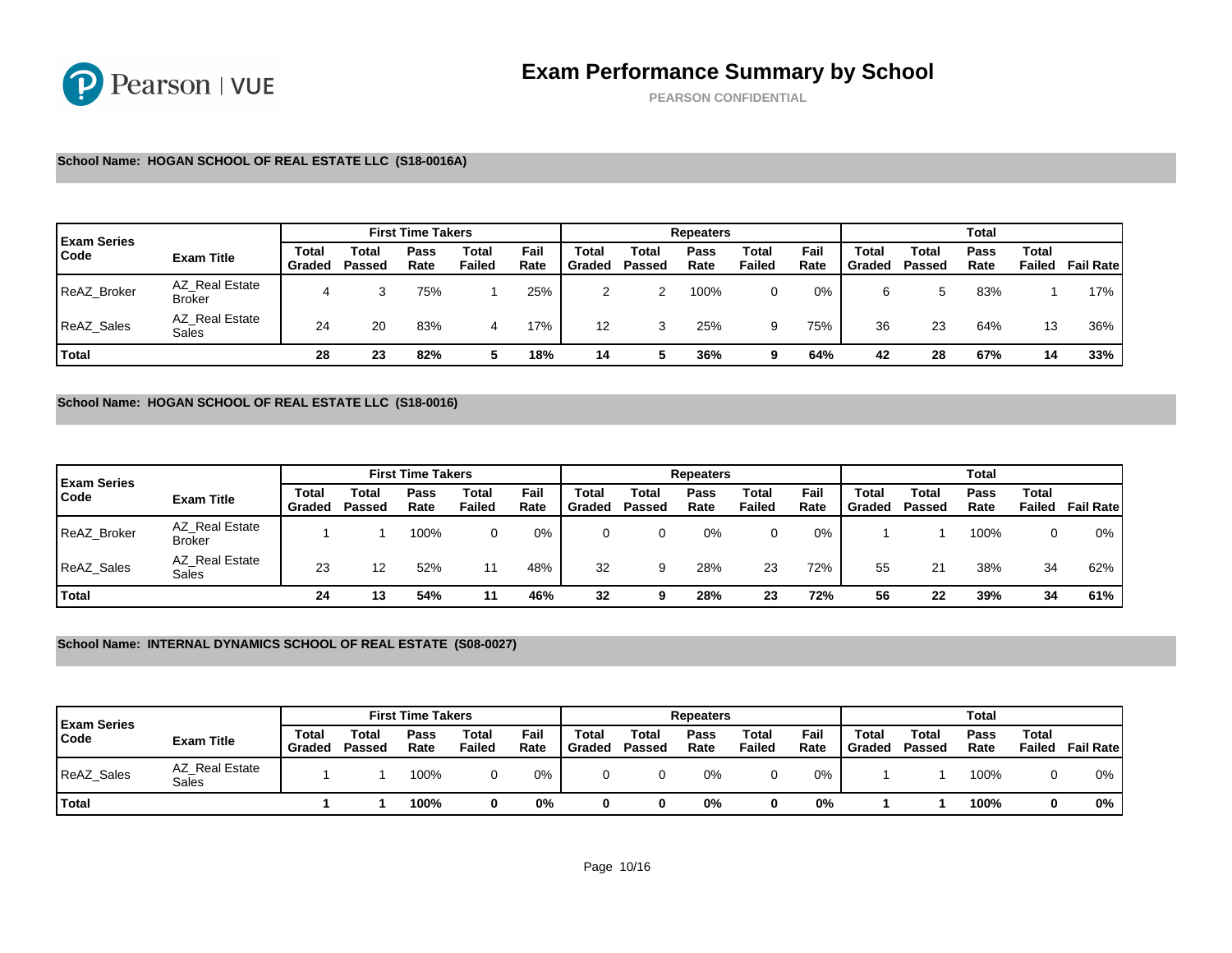PEARSON CONFIDENTIAL

#### School Name: THE CE SHOP, INC. (S08-0004)

| <b>Exam Series</b> |                         |                 |                       | <b>First Time Takers</b> |                 |              |                 |                 | Repeaters    |                 |              |                 |                   |
|--------------------|-------------------------|-----------------|-----------------------|--------------------------|-----------------|--------------|-----------------|-----------------|--------------|-----------------|--------------|-----------------|-------------------|
| Code               | Exam Title              | Total<br>Graded | $\tau$ otal<br>Passed | Pass<br>Rate             | Total<br>Failed | Fail<br>Rate | Total<br>Graded | Total<br>Passed | Pass<br>Rate | Total<br>Failed | Fail<br>Rate | Total<br>Graded | Total<br>Passed   |
| <b>ReAZ Sales</b>  | AZ Real Estate<br>Sales |                 |                       | 45%                      |                 | 55%          | 14              |                 | 50%          |                 | 50%          | 25              | $12 \overline{ }$ |
| <b>Total</b>       |                         |                 |                       | 45%                      |                 | 55%          | 14              |                 | 50%          |                 | 50%          | 25              | 12                |

#### School Name: UNIVERSAL LICENSE RECOGNITION (ADRE-0001)

| <b>Exam Series</b> |                         |                 |                       | <b>First Time Takers</b> |                 |              |                 |                 | Repeaters    |                 |              |                 |                 |
|--------------------|-------------------------|-----------------|-----------------------|--------------------------|-----------------|--------------|-----------------|-----------------|--------------|-----------------|--------------|-----------------|-----------------|
| Code               | Exam Title              | Total<br>Gradec | $\tau$ otal<br>Passed | Pass<br>Rate             | Total<br>Failed | Fail<br>Rate | Total<br>Graded | Total<br>Passed | Pass<br>Rate | Total<br>Failed | Fail<br>Rate | Total<br>Graded | Total<br>Passed |
| <b>ReAZ Sales</b>  | AZ Real Estate<br>Sales |                 |                       | 0%                       |                 | 100%         |                 |                 | 100%         |                 | 0%           |                 |                 |
| <b>Total</b>       |                         |                 |                       | 0%                       |                 | 100%         |                 |                 | 100%         |                 | 0%           |                 |                 |

## School Name: REAL ESTATE CAREER DEVELOPMENT (S19-0016)

| <b>Exam Series</b> |                         |                 |                 | <b>First Time Takers</b> |                 |              |                       |                 | Repeaters    |                 |              |                 |                 |
|--------------------|-------------------------|-----------------|-----------------|--------------------------|-----------------|--------------|-----------------------|-----------------|--------------|-----------------|--------------|-----------------|-----------------|
| Code               | Exam Title              | Total<br>Graded | Total<br>Passed | Pass<br>Rate             | Total<br>Failed | Fail<br>Rate | $\tau$ otal<br>Graded | Total<br>Passed | Pass<br>Rate | Total<br>Failed | Fail<br>Rate | Total<br>Graded | Total<br>Passed |
| ReAZ_Sales         | AZ Real Estate<br>Sales |                 | n               | 67%                      |                 | 33%          |                       |                 | 33%          |                 | 67%          | 15              | 8               |
| <b>Total</b>       |                         |                 |                 | 67%                      |                 | 33%          |                       |                 | 33%          |                 | 67%          | 15              |                 |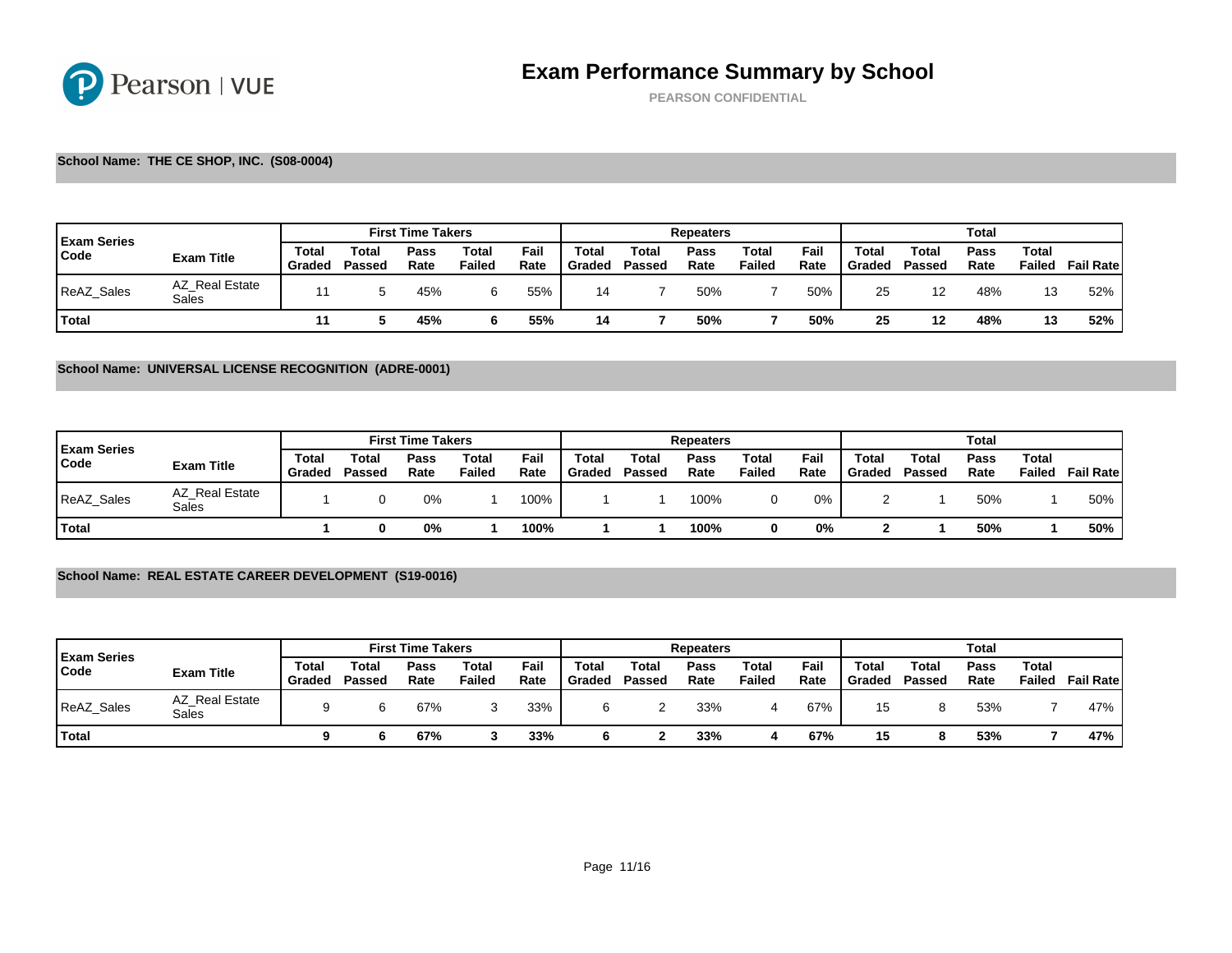PEARSON CONFIDENTIAL

### School Name: BOHLER INSTITUTE FOR CONTINUING EDUCATION (THE) (S01-0010A)

| <b>Exam Series</b> |                         |                 |                 | <b>First Time Takers</b> |                 |              |                                  |                 | Repeaters    |                 |              |                 |                 |
|--------------------|-------------------------|-----------------|-----------------|--------------------------|-----------------|--------------|----------------------------------|-----------------|--------------|-----------------|--------------|-----------------|-----------------|
| Code               | Exam Title              | Total<br>Graded | Total<br>Passed | Pass<br>Rate             | Total<br>Failed | Fail<br>Rate | $\tau$ <sub>otal</sub><br>Graded | Total<br>Passed | Pass<br>Rate | Total<br>Failed | Fail<br>Rate | Total<br>Graded | Total<br>Passed |
| ReAZ_Sales         | AZ Real Estate<br>Sales |                 |                 | 75%                      |                 | 25%          |                                  |                 | 0%           |                 | 100%         | 10              |                 |
| <b>Total</b>       |                         |                 |                 | 75%                      |                 | 25%          |                                  |                 | 0%           |                 | 100%         | 10              |                 |

#### School Name: COLLEGE OF REAL ESTATE CORPORATION (S19-0018)

|                            |                         |                 |                 | <b>First Time Takers</b> |                 |              |                 |                 | Repeaters    |                 |              |                 |                 |
|----------------------------|-------------------------|-----------------|-----------------|--------------------------|-----------------|--------------|-----------------|-----------------|--------------|-----------------|--------------|-----------------|-----------------|
| <b>Exam Series</b><br>Code | Exam Title              | Total<br>Graded | Total<br>Passed | Pass<br>Rate             | Total<br>Failed | Fail<br>Rate | Total<br>Graded | Total<br>Passed | Pass<br>Rate | Total<br>Failed | Fail<br>Rate | Total<br>Graded | Total<br>Passed |
| ReAZ_Sales                 | AZ Real Estate<br>Sales |                 |                 | 0%                       |                 | 0%           |                 |                 | 0%           |                 | 100%         |                 |                 |
| <sup>1</sup> Total         |                         |                 |                 | 0%                       |                 | 0%           |                 |                 | 0%           |                 | 100%         |                 |                 |

## School Name: 4 PEAKS REAL ESTATE SCHOOL, LLC (S19-0014)

| <b>Exam Series</b> |                         |                 |                 | <b>First Time Takers</b> |                       |              |                 |                 | Repeaters    |                 |              |                 |                 |
|--------------------|-------------------------|-----------------|-----------------|--------------------------|-----------------------|--------------|-----------------|-----------------|--------------|-----------------|--------------|-----------------|-----------------|
| Code               | Exam Title              | Total<br>Graded | Total<br>Passed | Pass<br>Rate             | $\tau$ otal<br>Failed | Fail<br>Rate | Total<br>Graded | Total<br>Passed | Pass<br>Rate | Total<br>Failed | Fail<br>Rate | Total<br>Graded | Total<br>Passed |
| ReAZ_Sales         | AZ Real Estate<br>Sales |                 |                 | 0%                       |                       | 100%         |                 |                 | 0%           |                 | 0%           |                 |                 |
| Total              |                         |                 |                 | 0%                       |                       | 100%         |                 |                 | 0%           |                 | 0%           |                 |                 |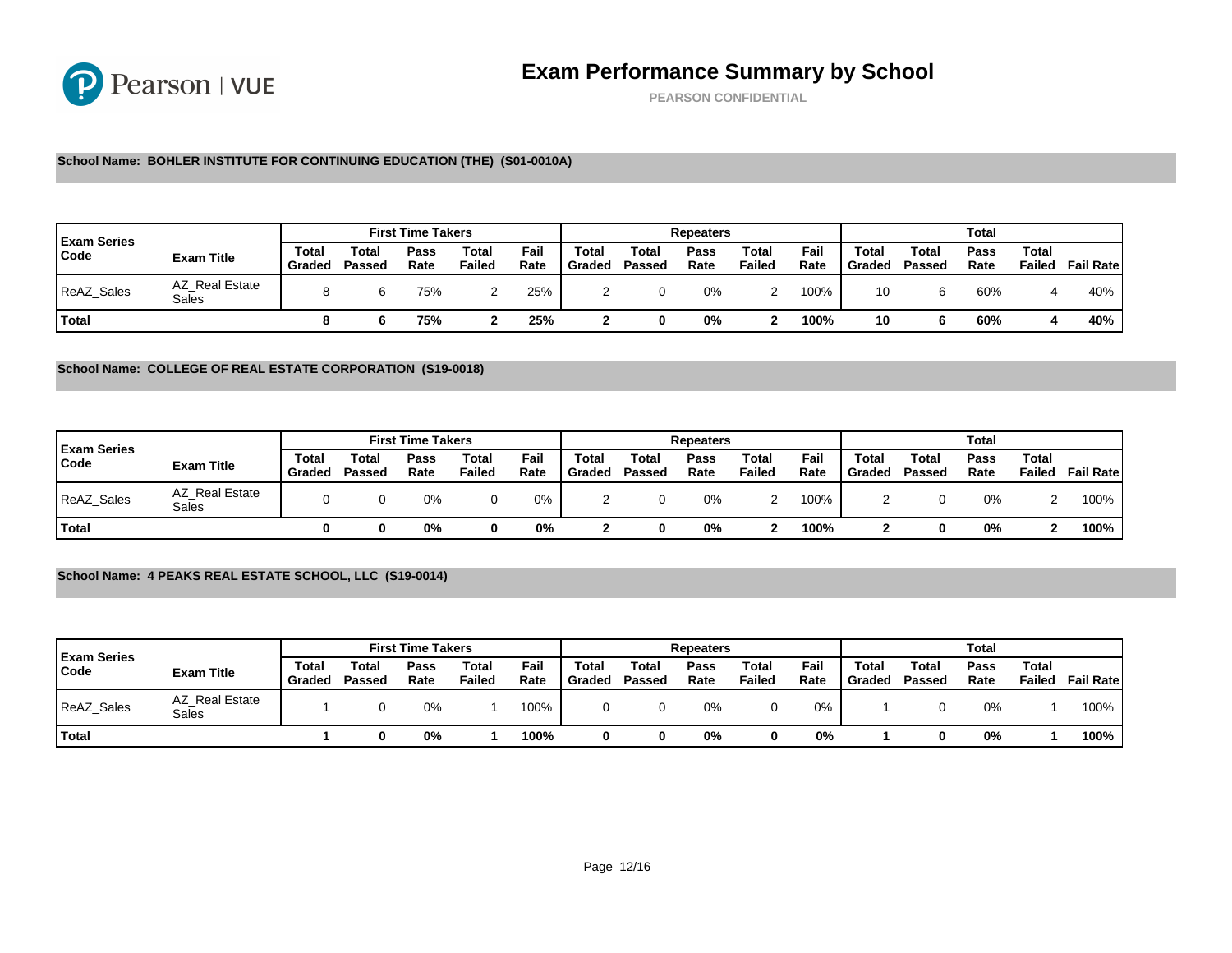PEARSON CONFIDENTIAL

### School Name: GENTRY UNIVERSITY (S19-0011)

| <b>Exam Series</b> |                         |                 |                       | <b>First Time Takers</b> |                 |              |                 |                 | Repeaters    |                 |              |                 |                 |
|--------------------|-------------------------|-----------------|-----------------------|--------------------------|-----------------|--------------|-----------------|-----------------|--------------|-----------------|--------------|-----------------|-----------------|
| Code               | Exam Title              | Total<br>Graded | $\tau$ otal<br>Passed | Pass<br>Rate             | Total<br>Failed | Fail<br>Rate | Total<br>Graded | Total<br>Passed | Pass<br>Rate | Total<br>Failed | Fail<br>Rate | Total<br>Graded | Total<br>Passed |
| <b>ReAZ Sales</b>  | AZ Real Estate<br>Sales |                 |                       | 0%                       |                 | 100%         |                 |                 | 0%           |                 | 0%           |                 |                 |
| Total              |                         |                 |                       | 0%                       |                 | 100%         |                 |                 | 0%           |                 | 0%           |                 |                 |

School Name: Arizona Department of Real Estate (ULR) (ADRE-0002)

|                            |                         |                 |                 | <b>First Time Takers</b> |                 |              |                 | Repeaters       |              |                 |              |                 |                 |
|----------------------------|-------------------------|-----------------|-----------------|--------------------------|-----------------|--------------|-----------------|-----------------|--------------|-----------------|--------------|-----------------|-----------------|
| <b>Exam Series</b><br>Code | Exam Title              | Total<br>Graded | Total<br>Passed | Pass<br>Rate             | Total<br>Failed | Fail<br>Rate | Total<br>Graded | Total<br>Passed | Pass<br>Rate | Total<br>Failed | Fail<br>Rate | Total<br>Graded | Total<br>Passed |
| <b>ReAZ Sales</b>          | AZ Real Estate<br>Sales |                 |                 | 100%                     |                 | 0%           |                 |                 | 0%           |                 | 100%         |                 |                 |
| Total                      |                         |                 |                 | 100%                     |                 | 0%           |                 |                 | 0%           |                 | 100%         |                 |                 |

### School Name: AMERICANA ARIZONA, LLC DBA ARIZONA REAL ESTATE EDUCATION (S19-0001)

| <b>Exam Series</b> |                         |                 |                 | <b>First Time Takers</b> |                 |              |                 | Repeaters       |              |                 |              |                 |                 |
|--------------------|-------------------------|-----------------|-----------------|--------------------------|-----------------|--------------|-----------------|-----------------|--------------|-----------------|--------------|-----------------|-----------------|
| Code               | Exam Title              | Total<br>Graded | Total<br>Passed | Pass<br>Rate             | Total<br>Failed | Fail<br>Rate | Total<br>Graded | Total<br>Passed | Pass<br>Rate | Total<br>Failed | Fail<br>Rate | Total<br>Graded | Total<br>Passed |
| ReAZ Sales         | AZ Real Estate<br>Sales |                 |                 | 0%                       |                 | 100%         |                 |                 | 0%           |                 | 100%         |                 |                 |
| Total              |                         |                 |                 | 0%                       |                 | 100%         |                 |                 | 0%           |                 | 100%         |                 |                 |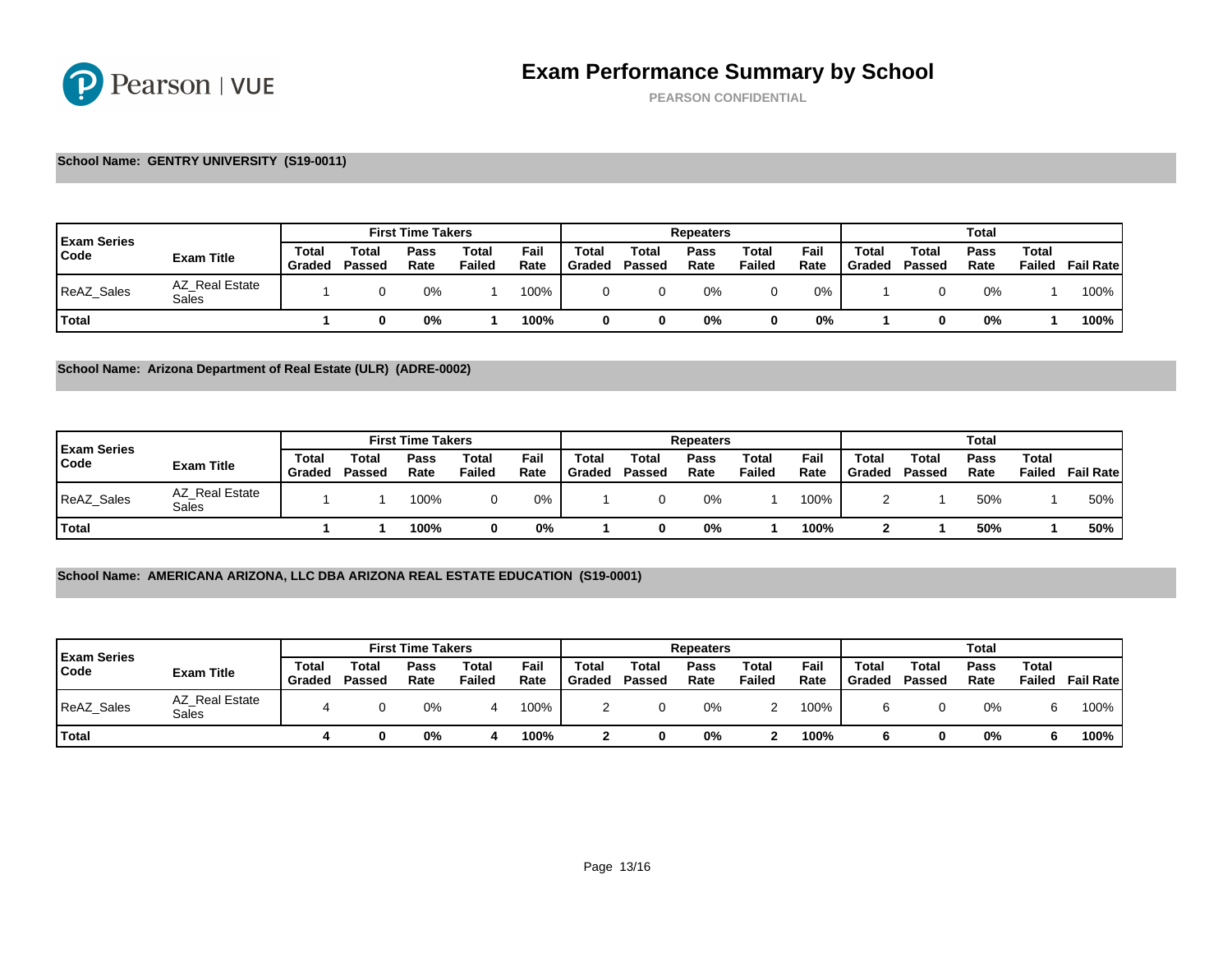PEARSON CONFIDENTIAL

### School Name: COLLEGE OF REAL ESTATE CORPORATION (S19-0018A)

| <b>Exam Series</b> |                         |                 |                       | <b>First Time Takers</b> |                 |              |                 | Repeaters       |              |                 |              |                 |                 |
|--------------------|-------------------------|-----------------|-----------------------|--------------------------|-----------------|--------------|-----------------|-----------------|--------------|-----------------|--------------|-----------------|-----------------|
| Code               | Exam Title              | Total<br>Gradec | $\tau$ otal<br>Passed | Pass<br>Rate             | Total<br>Failed | Fail<br>Rate | Total<br>Graded | Total<br>Passed | Pass<br>Rate | Total<br>Failed | Fail<br>Rate | Total<br>Graded | Total<br>Passed |
| <b>ReAZ Sales</b>  | AZ Real Estate<br>Sales |                 |                       | 0%                       |                 | 100%         | 16              |                 | 31%          | 11              | 69%          | 23              |                 |
| Total              |                         |                 |                       | 0%                       |                 | 100%         | 16              |                 | 31%          | 11              | 69%          | 23              |                 |

School Name: PEAK PERFORMANCE SCHOOL OF REAL ESTATE LLC (S16-0005A)

| <b>Exam Series</b> |                         | <b>First Time Takers</b> |                 |              |                 |              |                 |                 | Repeaters    |                 |              |                 |                 |
|--------------------|-------------------------|--------------------------|-----------------|--------------|-----------------|--------------|-----------------|-----------------|--------------|-----------------|--------------|-----------------|-----------------|
| Code               | Exam Title              | Total<br>Graded          | Total<br>Passed | Pass<br>Rate | Total<br>Failed | Fail<br>Rate | Total<br>Graded | Total<br>Passed | Pass<br>Rate | Total<br>Failed | Fail<br>Rate | Total<br>Graded | Total<br>Passed |
| ReAZ_Sales         | AZ Real Estate<br>Sales |                          |                 | 100%         |                 | 0%           |                 |                 | 0%           |                 | 100%         |                 |                 |
| <sup>1</sup> Total |                         |                          |                 | 100%         |                 | 0%           |                 |                 | 0%           |                 | 100%         |                 |                 |

## School Name: DODD'S SCHOOL (S11-0012A)

| <b>Exam Series</b> |                         | <b>First Time Takers</b> |                 |              |                 |              |                 |                 | Repeaters    |                 |              |                 |                 |
|--------------------|-------------------------|--------------------------|-----------------|--------------|-----------------|--------------|-----------------|-----------------|--------------|-----------------|--------------|-----------------|-----------------|
| Code               | Exam Title              | Total<br>Graded          | Total<br>Passed | Pass<br>Rate | Total<br>Failed | Fail<br>Rate | Total<br>Graded | Total<br>Passed | Pass<br>Rate | Total<br>Failed | Fail<br>Rate | Total<br>Graded | Total<br>Passed |
| ReAZ_Sales         | AZ Real Estate<br>Sales |                          |                 | 0%           |                 | 0%           |                 |                 | 0%           |                 | 100%         |                 |                 |
| <b>Total</b>       |                         |                          |                 | 0%           |                 | 0%           |                 |                 | 0%           |                 | 100%         |                 |                 |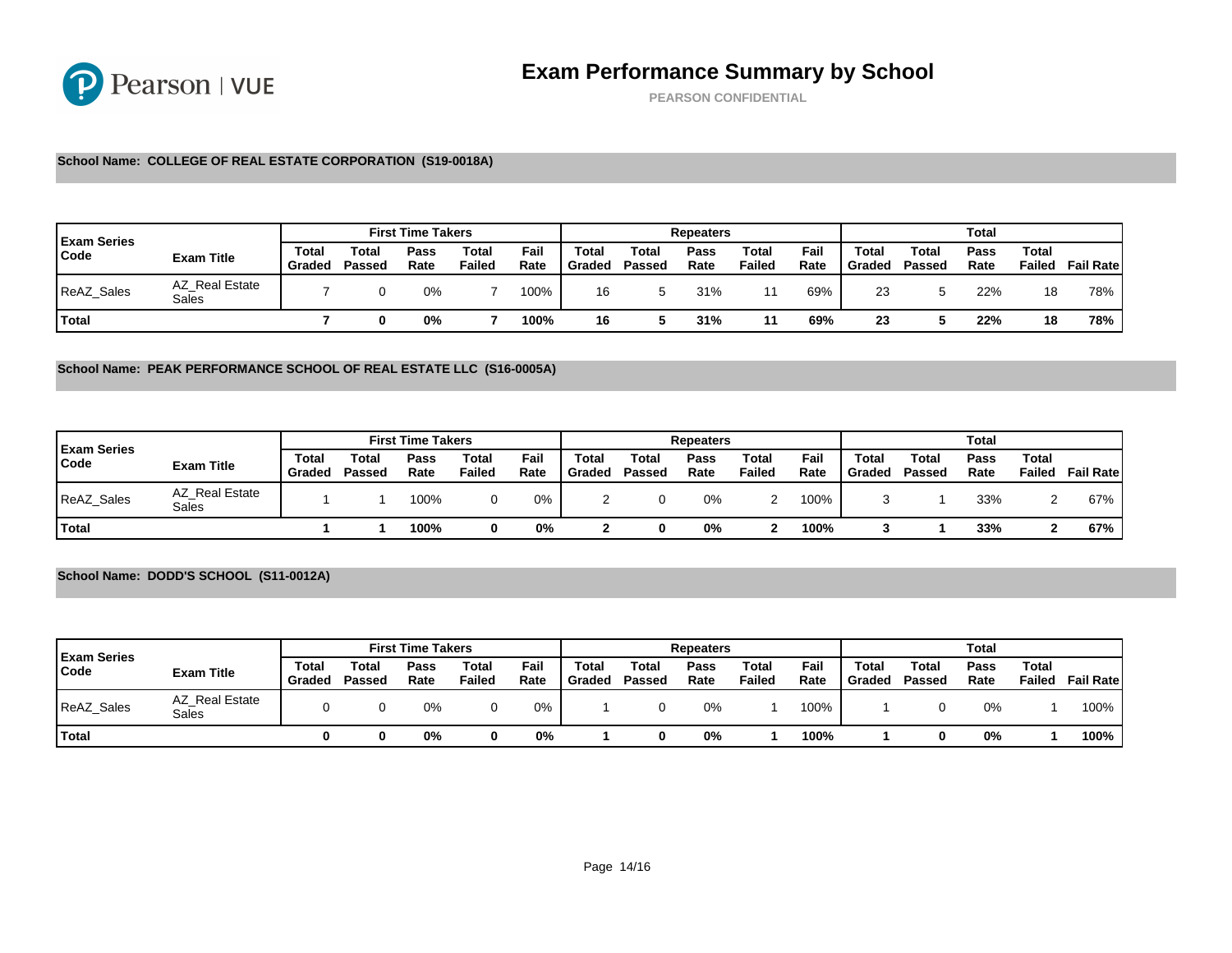PEARSON CONFIDENTIAL

### School Name: AMERICAN REALTY ACADEMY (S18-0001A)

| <b>Exam Series</b> |                         |                 |                       | <b>First Time Takers</b> |                 |              |                 | Repeaters       |              |                 |              |                 |                 |
|--------------------|-------------------------|-----------------|-----------------------|--------------------------|-----------------|--------------|-----------------|-----------------|--------------|-----------------|--------------|-----------------|-----------------|
| Code               | Exam Title              | Total<br>Gradeo | $\tau$ otal<br>Passed | Pass<br>Rate             | Total<br>Failed | Fail<br>Rate | Total<br>Graded | Totai<br>Passed | Pass<br>Rate | Total<br>Failed | Fail<br>Rate | Total<br>Graded | Total<br>Passed |
| <b>ReAZ Sales</b>  | AZ Real Estate<br>Sales | 35              |                       | 43%                      | 20              | 57%          | 33              | 18              | 55%          | 15              | 45%          | 68              | 33              |
| 'Total             |                         | 35              |                       | 43%                      | 20              | 57%          | 33              | 18              | 55%          | 15              | 45%          | 68              | 33              |

School Name: PDH Academy (S19-0017A)

| <b>Exam Series</b> |                         |                 |                 | <b>First Time Takers</b> |                 |              |                       | Repeaters       |              |                 |              |                 |                 |
|--------------------|-------------------------|-----------------|-----------------|--------------------------|-----------------|--------------|-----------------------|-----------------|--------------|-----------------|--------------|-----------------|-----------------|
| Code               | Exam Title              | Total<br>Graded | Total<br>Passed | Pass<br>Rate             | Total<br>Failed | Fail<br>Rate | $\tau$ otal<br>Graded | Total<br>Passed | Pass<br>Rate | Total<br>Failed | Fail<br>Rate | Total<br>Graded | Total<br>Passed |
| ReAZ_Sales         | AZ Real Estate<br>Sales |                 |                 | 45%                      |                 | 55%          |                       |                 | 20%          |                 | 80%          | 16              |                 |
| Total              |                         |                 |                 | 45%                      |                 | 55%          |                       |                 | 20%          |                 | 80%          | 16              |                 |

School Name: Scottsdale Community College - Online (C-0510A)

| <b>Exam Series</b> |                         |                 |                 | <b>First Time Takers</b> |                 |              |                       |                 | Repeaters    |                 |              |                 |                 |
|--------------------|-------------------------|-----------------|-----------------|--------------------------|-----------------|--------------|-----------------------|-----------------|--------------|-----------------|--------------|-----------------|-----------------|
| Code               | Exam Title              | Total<br>Graded | Total<br>Passed | Pass<br>Rate             | Total<br>Failed | Fail<br>Rate | $\tau$ otal<br>Graded | Total<br>Passed | Pass<br>Rate | Total<br>Failed | Fail<br>Rate | Total<br>Graded | Total<br>Passed |
| ReAZ_Sales         | AZ Real Estate<br>Sales |                 |                 | 33%                      |                 | 67%          |                       |                 | 14%          |                 | 86%          | 10              |                 |
| <b>T</b> otal      |                         |                 |                 | 33%                      |                 | 67%          |                       |                 | 14%          |                 | 86%          | 10              |                 |